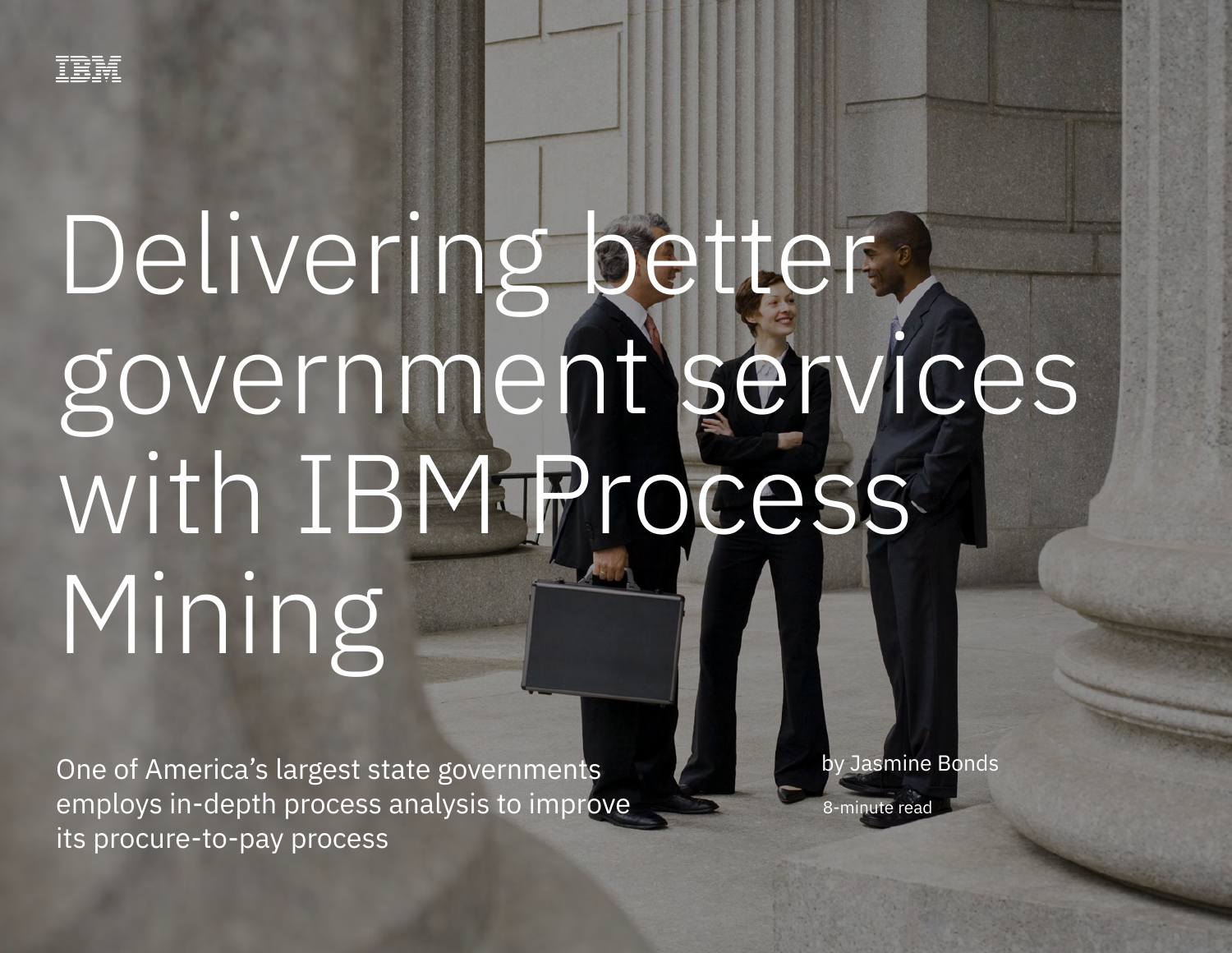n the US, public services like healthcare, road maintenance and education are provided by state governments. States deliver these services through a four-step procure-to-pay process that includes: service selection, compliance, receipt and reconciliation, and finally, payment. When done correctly, this process ensures government agencies can improve the quality and availability of public services without increasing government spending. I

"In 2020, one of America's largest state governments found itself in search of a new process analysis solution. The state had just integrated a second



management system into its procurement process, which required the two systems, SAP SRM and SAP ECC, to exchange data in real time.

The SAP SRM system generates purchase contracts, shopping carts and purchase orders. These purchase orders are then replicated onto the SAP ECC system, which manages accounting duties such as purchase order finalization and invoicing.

Because the data transfer occurred between different systems and process

activities, traditional business intelligence failed to correctly scan the data for inefficiencies. With no way to analyze the collected data, the state couldn't monitor the impact of its newly integrated SAP SRM system or detect deviations during the procurement process creating an expensive problem.

The state turned to IBM to implement a process mining solution that could identify and remedy costly process issues.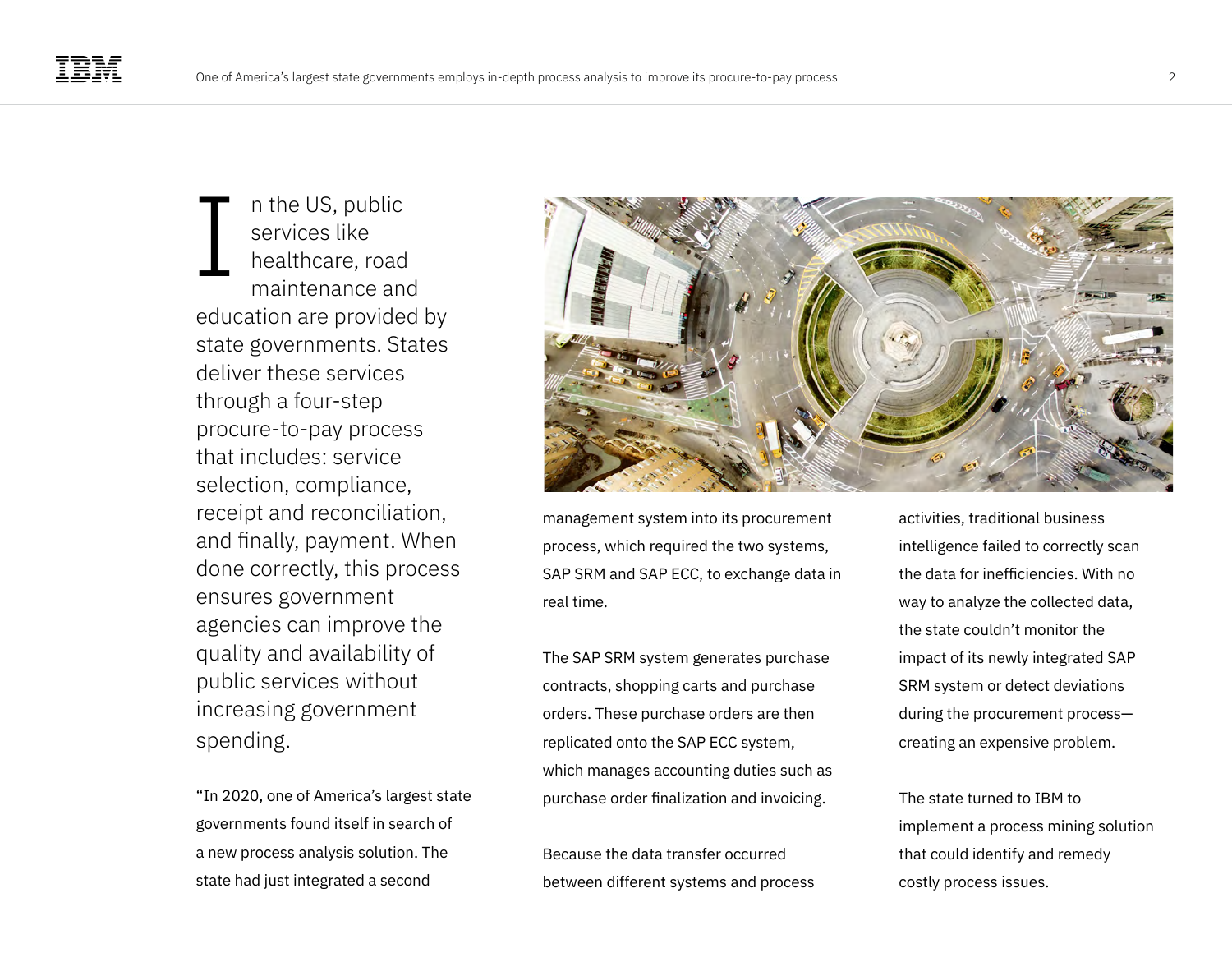The state approached " us in the midst of a digital transformation. The SAP SRM integration was supposed to help drive this transformation. Instead, it was costing them more time and money. To get to the root of the issue, we proposed a process mining solution with the ability to read activity cross-platform and mid-process."

**Stefano Pedrazzi**, WW Sales Leader Process Mining, IBM

Decreased process lead time from 5 days to

### 15 hours

after completing send payment task

Reduced maverick fees by

### USD 1.4 million

after correcting invoice processing sequence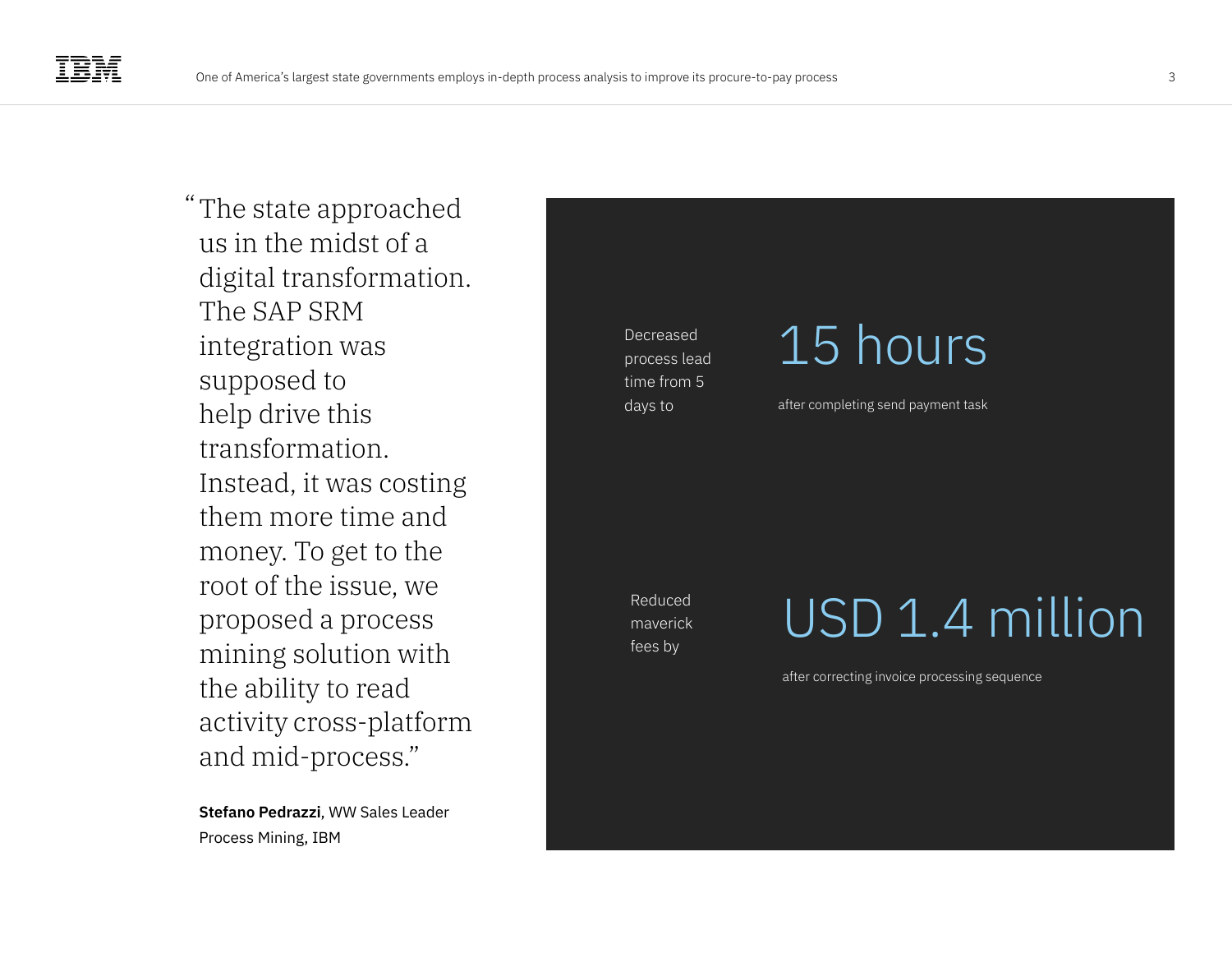## Reading and understanding the data

Process mining is a technique that applies specialized data mining algorithms to system processes in order to better understand workflows, uncover bottlenecks and gain actionable insights into process management.

IBM developed the [IBM® Process](https://www.ibm.com/cloud/cloud-pak-for-business-automation/process-mining)  [Mining](https://www.ibm.com/cloud/cloud-pak-for-business-automation/process-mining) tool, a software solution that automatically discovers, monitors and optimizes business processes to achieve operational efficiency. The Process Mining solution is included as a foundational capability across all [IBM Cloud Pak® for Automation](https://www.ibm.com/cloud/automation) offerings, including [IBM Cloud Pak for](https://www.ibm.com/cloud/cloud-pak-for-business-automation)  [Business Automation](https://www.ibm.com/cloud/cloud-pak-for-business-automation).

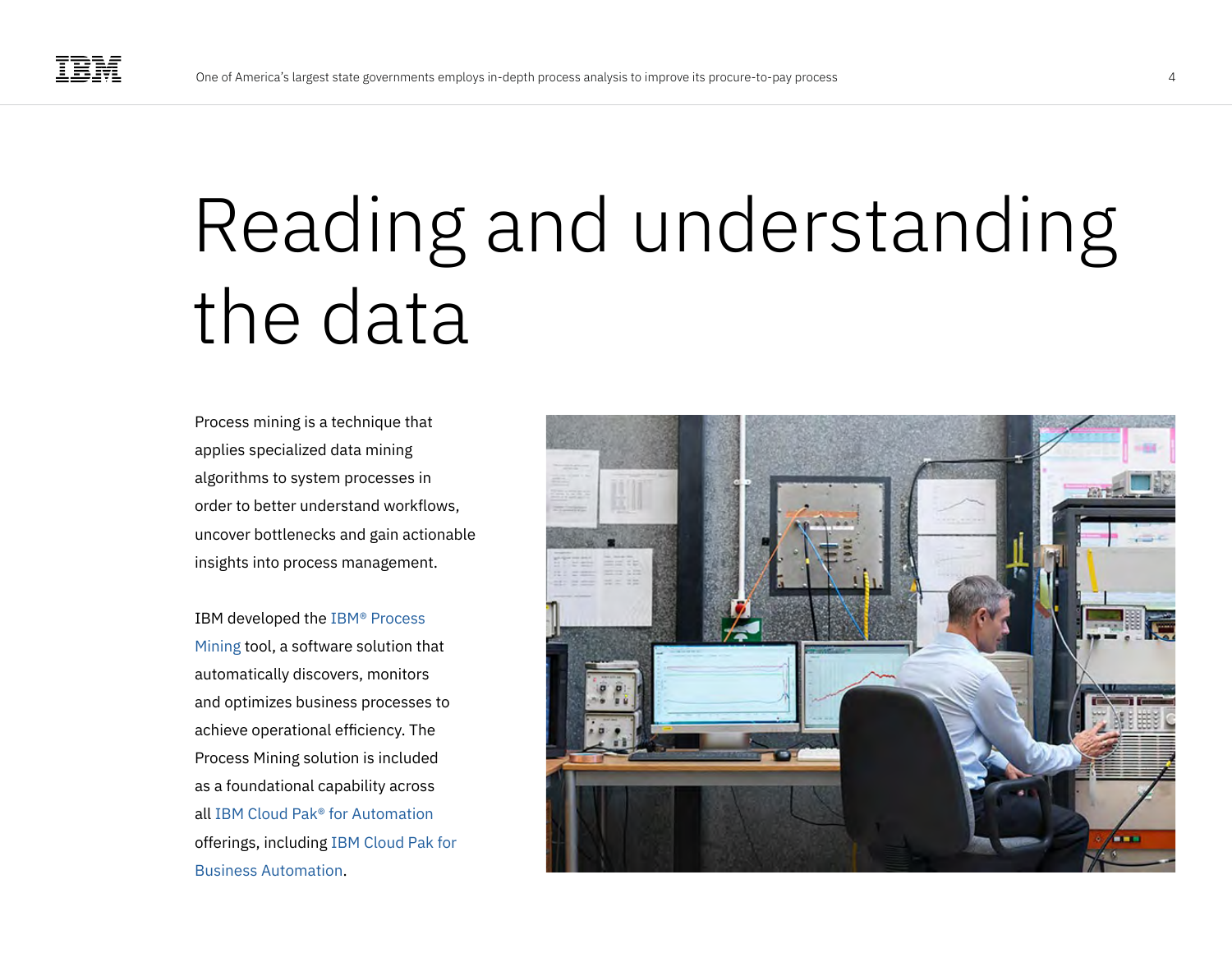The state used IBM Process Mining to map out its current workflow and track the progress of the SAP SRM system integration. Using the software's discovery tool, data from both management systems was optimized to create a single, comprehensive process model. With the end-to-end process mapped out, the state was able to monitor all its process activities and review the performance of specific agencies.

This process analysis revealed a few critical areas of opportunity.

First, the state expected purchase order data to be transferred to SAP ECC instantaneously. IBM Process Mining discovered that in most cases, data transfers were taking the agencies about seven days to

complete. This delay created longer process lead times and hindered the state's ability to provide new public services.

Next, the state learned that some agencies had created an inverse data transfer flow during the purchase order activity. In Department A, 70% of purchase orders were created directly on SAP ECC and then replicated on SAP SRM, while Department B carried out 100% of its purchase orders the same way. The latter resulted in an unexpected data transfer flow that caused process deviations, longer lead times and compliance issues.

Lastly, the state discovered that two agencies were completing invoice steps in the wrong order. The proper procedure for paying invoices is: invoice registered, invoice send payment and invoice cleared.

Department C wasn't performing the send payment activity. The agency also cleared invoices before registering them, a process deviation that cost the state USD 1.2 million on over 60 million spend. When invoices were registered before clearance, the process resulted in a significant decrease in these expenditures.

Department D was sending invoice payments, registering the invoices and then clearing them. Performing the process out of order cost the state another USD 0.2 million on 10 million spend. When the process was done in the correct sequence, the state was able to avoid noncompliance and its associated fees.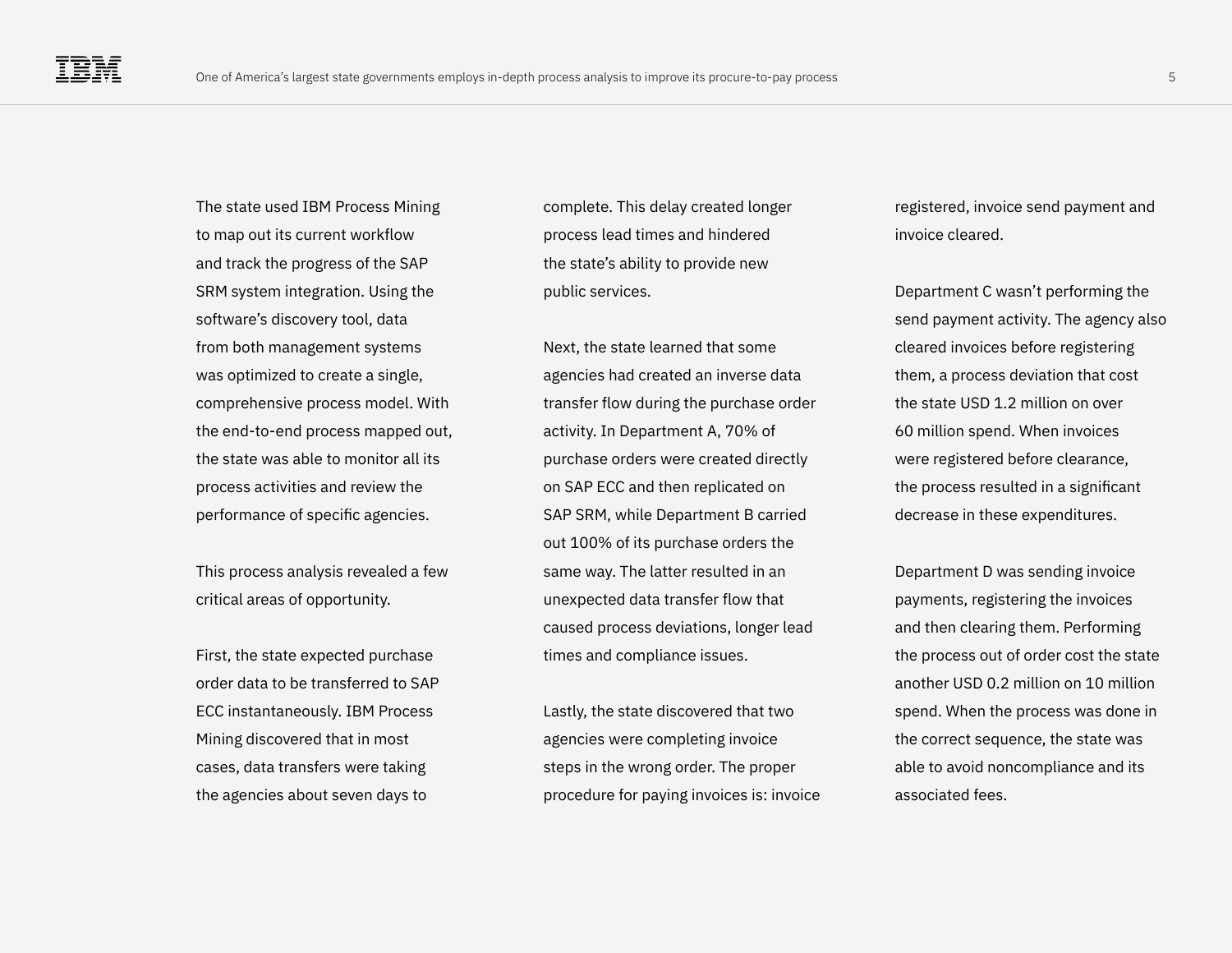## Achieving complete process transparency

IBM Process Mining gave the state an intricate view of its end-to-end procurement process. This new level of visibility helped the state eradicate its process gaps, manage and monitor process activities between systems and develop a successful governance structure for all agencies to follow.

Additionally, the state utilizes a custom dashboard to visually verify agency statistics and compare process variants across different departments. The IBM Process Mining dashboard provides:

• **Performance View**, which drills down into specific activities, showing the performance of each process

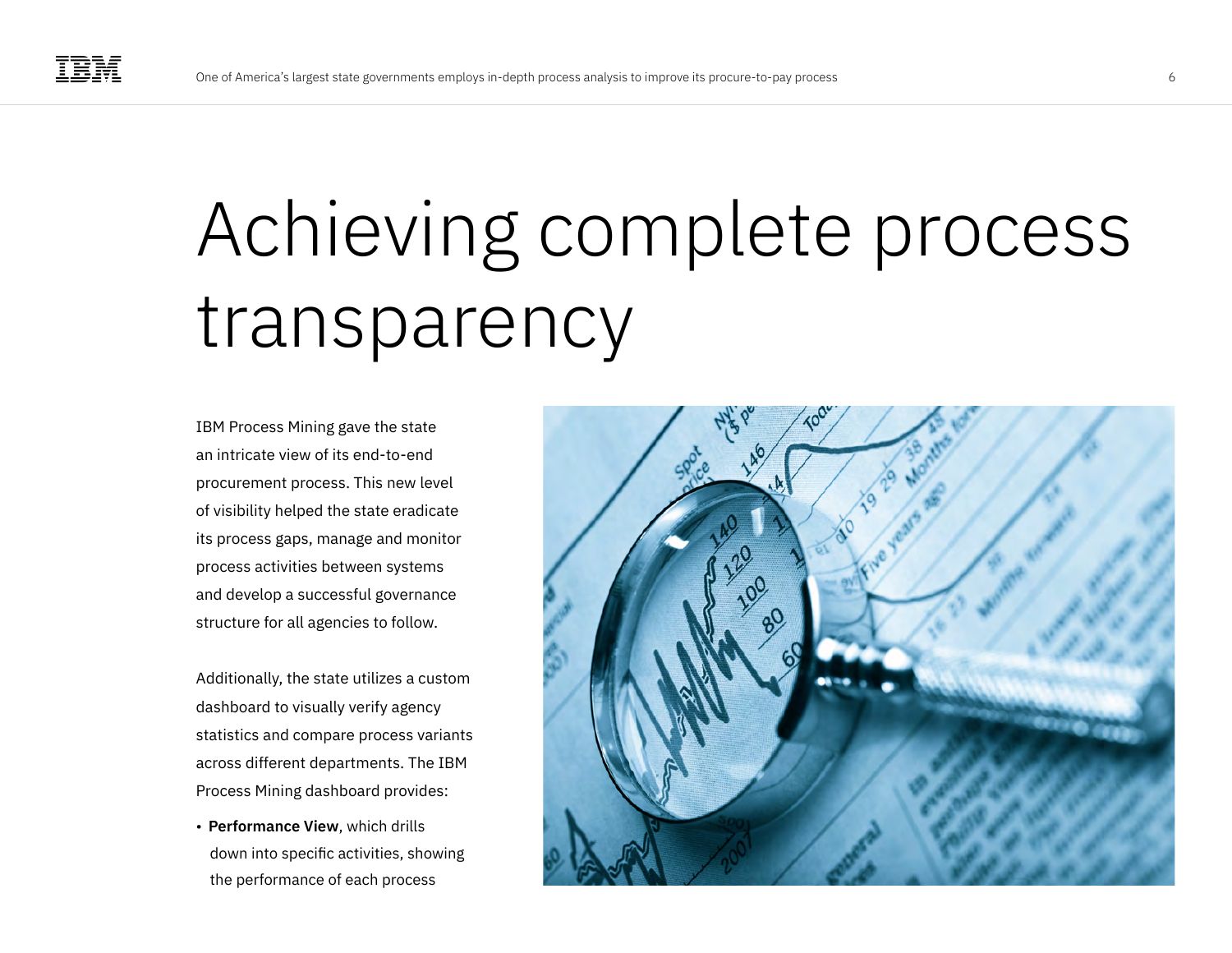- activity in terms of time (duration and transition), reworks, cost and KPI alignment. The state used Performance View to analyze the data transfer time between its two systems, an analysis that traditional business intelligence was unable to perform.
- **Path Analysis**, which pinpoints the most frequent paths between activities using the software's case variant feature.
- **Conformance Checking**, which identifies the time and cost impact of process path deviations by comparing the *actual* behavior of the running process with the *expected* behavior of the process.
- The detailed analytics on the IBM Process Mining dashboard allows the state to fully analyze the impact of its new SAP SRM system on process lead
- times, variant detection and process gaps for change management.
- With these data-driven insights at its fingertips, the state finally has the power to improve the procurement processes that deliver better, faster and more cost-effective services to its citizens.

The benefits of IBM Process Mining extend beyond the "initial process analysis. It's a tool built for longevity. Monitoring process flows on a weekly or monthly basis to identify trends and opportunities for automation helps clients stay on a path of continuous improvement."